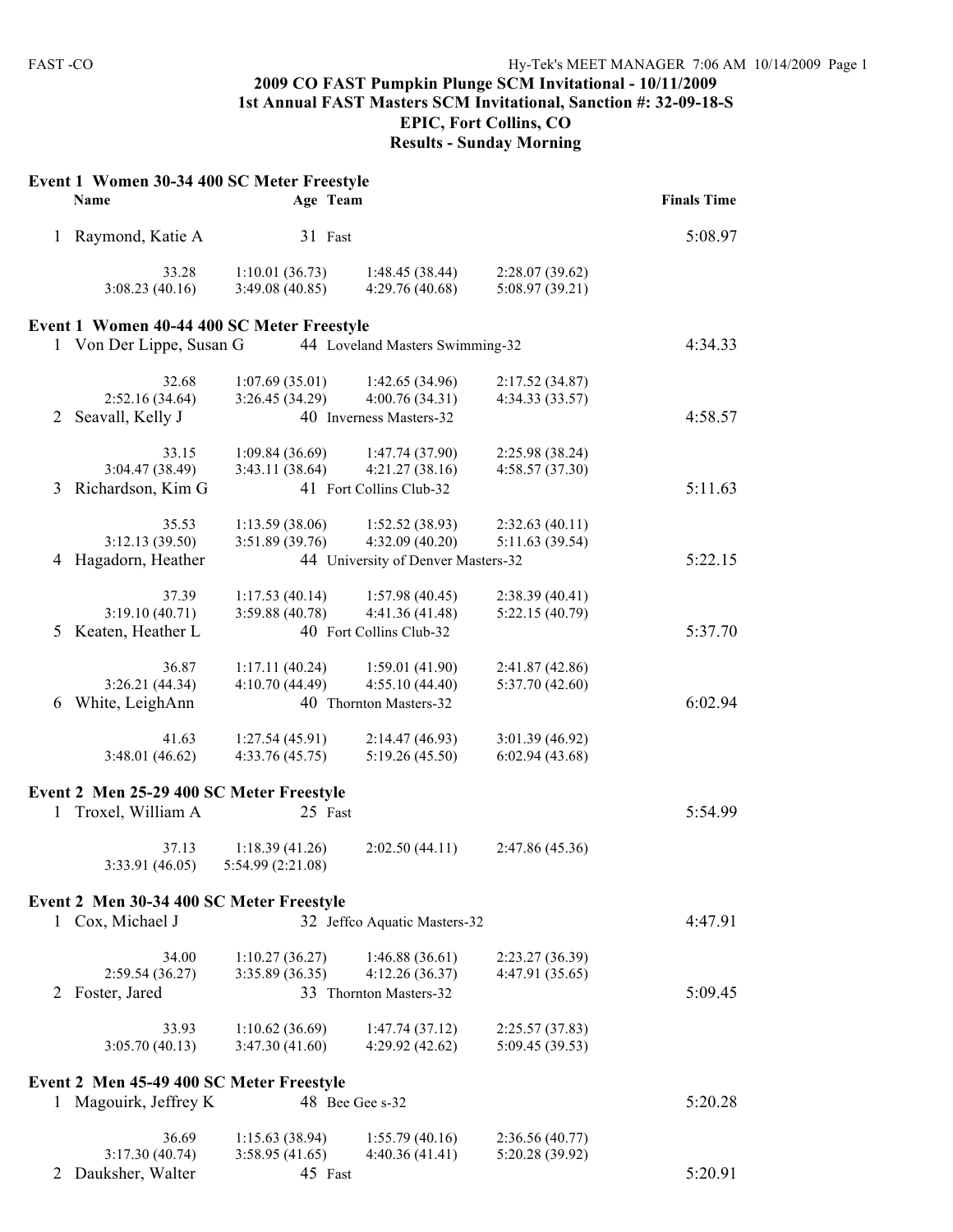| <b>FAST-CO</b>                            |                                  |                                   | 2009 CO FAST Pumpkin Plunge SCM Invitational - 10/11/2009<br>1st Annual FAST Masters SCM Invitational, Sanction #: 32-09-18-S | Hy-Tek's MEET MANAGER 7:06 AM 10/1 |
|-------------------------------------------|----------------------------------|-----------------------------------|-------------------------------------------------------------------------------------------------------------------------------|------------------------------------|
|                                           |                                  |                                   | <b>EPIC, Fort Collins, CO</b><br><b>Results - Sunday Morning</b>                                                              |                                    |
| 36.78                                     | 1:16.39(39.61)                   | 1:56.85(40.46)                    | 2:37.66(40.81)                                                                                                                |                                    |
| 3:18.72(41.06)                            | 3:59.95(41.23)                   | 4:41.69(41.74)                    | 5:20.91 (39.22)                                                                                                               |                                    |
| Bell, Mark A<br>3                         |                                  | 47 Miramont Masters Swimming-32   |                                                                                                                               | 5:59.38                            |
| 37.35<br>3:35.38 (46.76)                  | 1:19.42(42.07)<br>4:23.25(47.87) | 2:03.38(43.96)<br>5:12.01(48.76)  | 2:48.62(45.24)<br>5:59.38 (47.37)                                                                                             |                                    |
| Event 3 Women 25-29 50 SC Meter Butterfly |                                  |                                   |                                                                                                                               |                                    |
| 1 Linke, Lyndsey M                        |                                  | 29 Fort Collins Club-32           |                                                                                                                               | 30.92                              |
| Event 3 Women 30-34 50 SC Meter Butterfly |                                  |                                   |                                                                                                                               |                                    |
| 1 Raymond, Katie A                        | 31 Fast                          |                                   |                                                                                                                               | 34.46                              |
| 2 Fake, Danielle R                        | 33 Fast                          |                                   |                                                                                                                               | 49.85                              |
| Event 3 Women 40-44 50 SC Meter Butterfly |                                  |                                   |                                                                                                                               |                                    |
| 1 Von Der Lippe, Susan G                  |                                  | 44 Loveland Masters Swimming-32   |                                                                                                                               | 29.00                              |
| Event 3 Women 55-59 50 SC Meter Butterfly |                                  |                                   |                                                                                                                               |                                    |
| 1 Rosener, Karen K                        |                                  | 55 Fort Collins Club-32           |                                                                                                                               | 35.58                              |
| Event 3 Women 60-64 50 SC Meter Butterfly |                                  |                                   |                                                                                                                               |                                    |
| 1 Young, Lydia L                          |                                  | 61 Foothills Masters Swim Team-32 |                                                                                                                               | 46.95                              |
| Event 4 Men 30-34 50 SC Meter Butterfly   |                                  |                                   |                                                                                                                               |                                    |
| 1 Hancock, Wade R                         | 31 Fast                          |                                   |                                                                                                                               | 30.76                              |
| 2 Smith, Reuben G                         | 31 Fast                          |                                   |                                                                                                                               | 33.43                              |
| Event 4 Men 35-39 50 SC Meter Butterfly   |                                  |                                   |                                                                                                                               |                                    |
| 1 Haag, Bret A                            |                                  | 38 Miramont Masters Swimming-32   |                                                                                                                               | 31.17                              |
| Event 4 Men 40-44 50 SC Meter Butterfly   |                                  |                                   |                                                                                                                               |                                    |
| 1 Elder, John                             |                                  | 44 Miramont Masters Swimming-32   |                                                                                                                               | 31.58                              |
| Cruz, Eduardo<br>2                        |                                  | 40 Thornton Masters-32            |                                                                                                                               | 33.65                              |
| Holter, Lance J<br>3                      | 43 Fast                          |                                   |                                                                                                                               | 40.17                              |
| Event 4 Men 45-49 50 SC Meter Butterfly   |                                  |                                   |                                                                                                                               |                                    |
| 1 Roush, Stephen P                        |                                  | 47 Windsor (W3c) Masters Swim-32  |                                                                                                                               | 31.63                              |
| Bell, Mark A<br>2                         |                                  | 47 Miramont Masters Swimming-32   |                                                                                                                               | 37.69                              |
| Event 4 Men 65-69 50 SC Meter Butterfly   |                                  |                                   |                                                                                                                               |                                    |

| --- Burgess, Thom | 67 Colorado Masters Swimming-32 | $_{\rm NS}$ |
|-------------------|---------------------------------|-------------|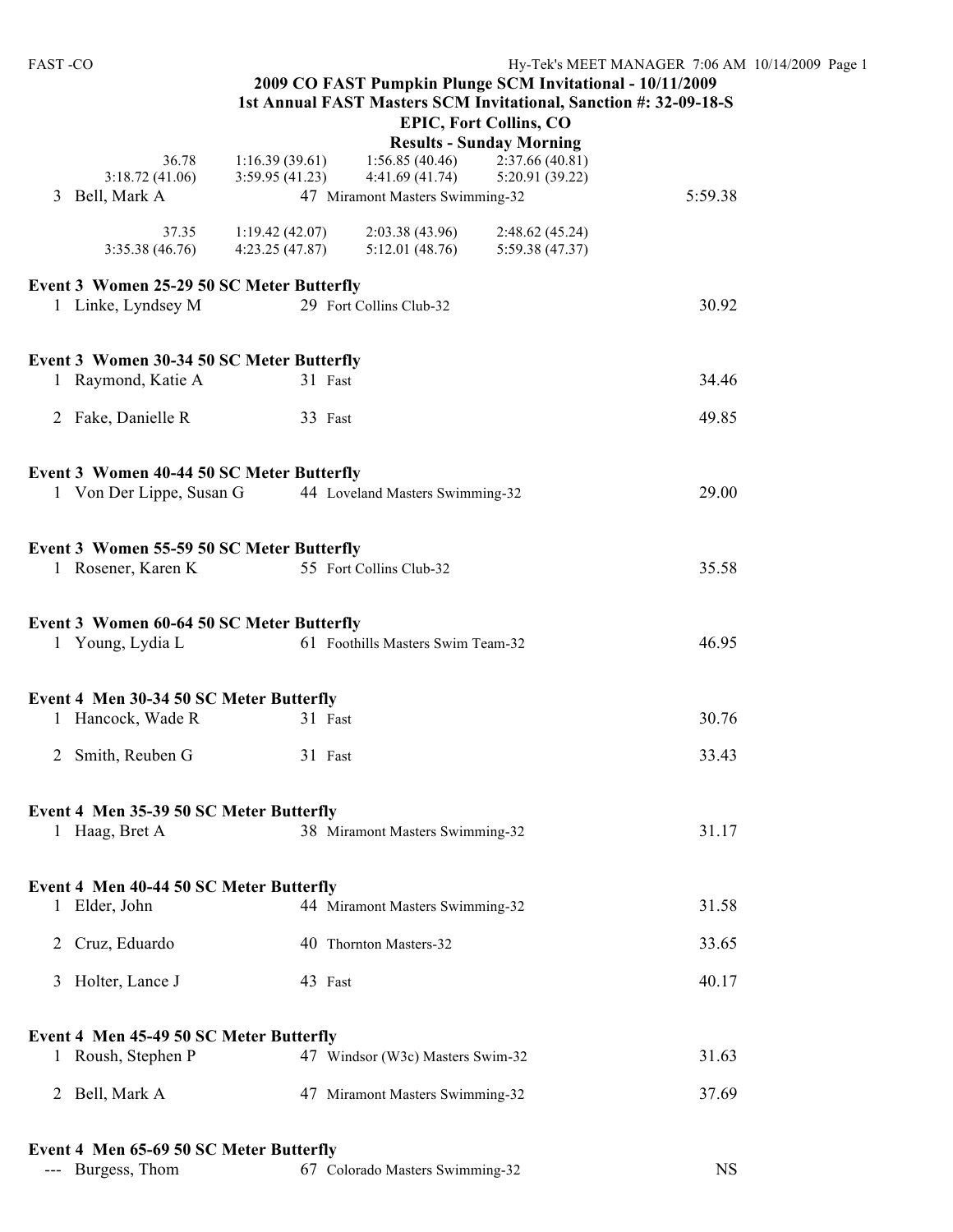# **2009 CO FAST Pumpkin Plunge SCM Invitational - 10/11/2009 1st Annual FAST Masters SCM Invitational, Sanction #: 32-09-18-S EPIC, Fort Collins, CO**

**Results - Sunday Morning**

| Event 5 Women 30-34 100 SC Meter Backstroke<br>1 Fake, Danielle R                            |                       | 33 Fast                                            |                | 1:48.59   |
|----------------------------------------------------------------------------------------------|-----------------------|----------------------------------------------------|----------------|-----------|
|                                                                                              |                       |                                                    |                |           |
| 50.11                                                                                        | 1:48.59 (58.48)       |                                                    |                |           |
| Event 5 Women 40-44 100 SC Meter Backstroke<br>1 Seavall, Kelly J                            |                       | 40 Inverness Masters-32                            |                | 1:16.94   |
|                                                                                              | 37.22 1:16.94 (39.72) |                                                    |                |           |
| Event 6 Men 40-44 100 SC Meter Backstroke<br>--- Stewart, Karl M                             |                       | 43 Bee Gee s-32                                    |                | <b>NS</b> |
| Event 6 Men 45-49 100 SC Meter Backstroke                                                    |                       |                                                    |                |           |
| 1 Ward, Bill C                                                                               |                       | 48 Unattached                                      |                | 1:23.67   |
|                                                                                              | 40.55 1:23.67 (43.12) |                                                    |                |           |
| Event 6 Men 50-54 100 SC Meter Backstroke<br>1 Piszkin, Andy                                 |                       | 51 Miramont Masters Swimming-32                    |                | 1:15.72   |
| 35.84                                                                                        | 1:15.72(39.88)        |                                                    |                |           |
| Event 6 Men 55-59 100 SC Meter Backstroke<br>1 Stanback, John H                              |                       | 56 Team Vortex-32                                  |                | 1:12.52   |
| --- Benson, Stan                                                                             | 35.27 1:12.52 (37.25) | 56 Boulder Aquatic Masters-32                      |                | <b>NS</b> |
| Event 8 Men 25-29 200 SC Meter Breaststroke<br>1 Tuohy, Brian P                              |                       | 27 Fast                                            |                | 3:05.95   |
| 41.95                                                                                        |                       | $1:28.90(46.95)$ $2:17.86(48.96)$ $3:05.95(48.09)$ |                |           |
| Event 8 Men 30-34 200 SC Meter Breaststroke<br>1 Cox, Michael J 32 Jeffco Aquatic Masters-32 |                       |                                                    |                | 2:47.87   |
| 38.97                                                                                        | 1:22.15(43.18)        | 2:04.86(42.71)                                     | 2:47.87(43.01) |           |
| Event 8 Men 45-49 200 SC Meter Breaststroke<br>1 Matsumura, Koichi                           |                       | 45 Fast                                            |                | 3:14.34   |
| 43.68                                                                                        | 1:32.39(48.71)        | 2:23.43(51.04)                                     | 3:14.34(50.91) |           |
| Event 8 Men 55-59 200 SC Meter Breaststroke<br>1 MacDonald, Lee H                            |                       | 57 Team Vortex-32                                  |                | 2:59.03   |
| 41.57                                                                                        | 1:27.34(45.77)        | 2:12.70(45.36)                                     | 2:59.03(46.33) |           |
| Event 9 Women 25-29 50 SC Meter Freestyle<br>1 Linke, Lyndsey M                              |                       | 29 Fort Collins Club-32                            |                | 28.57     |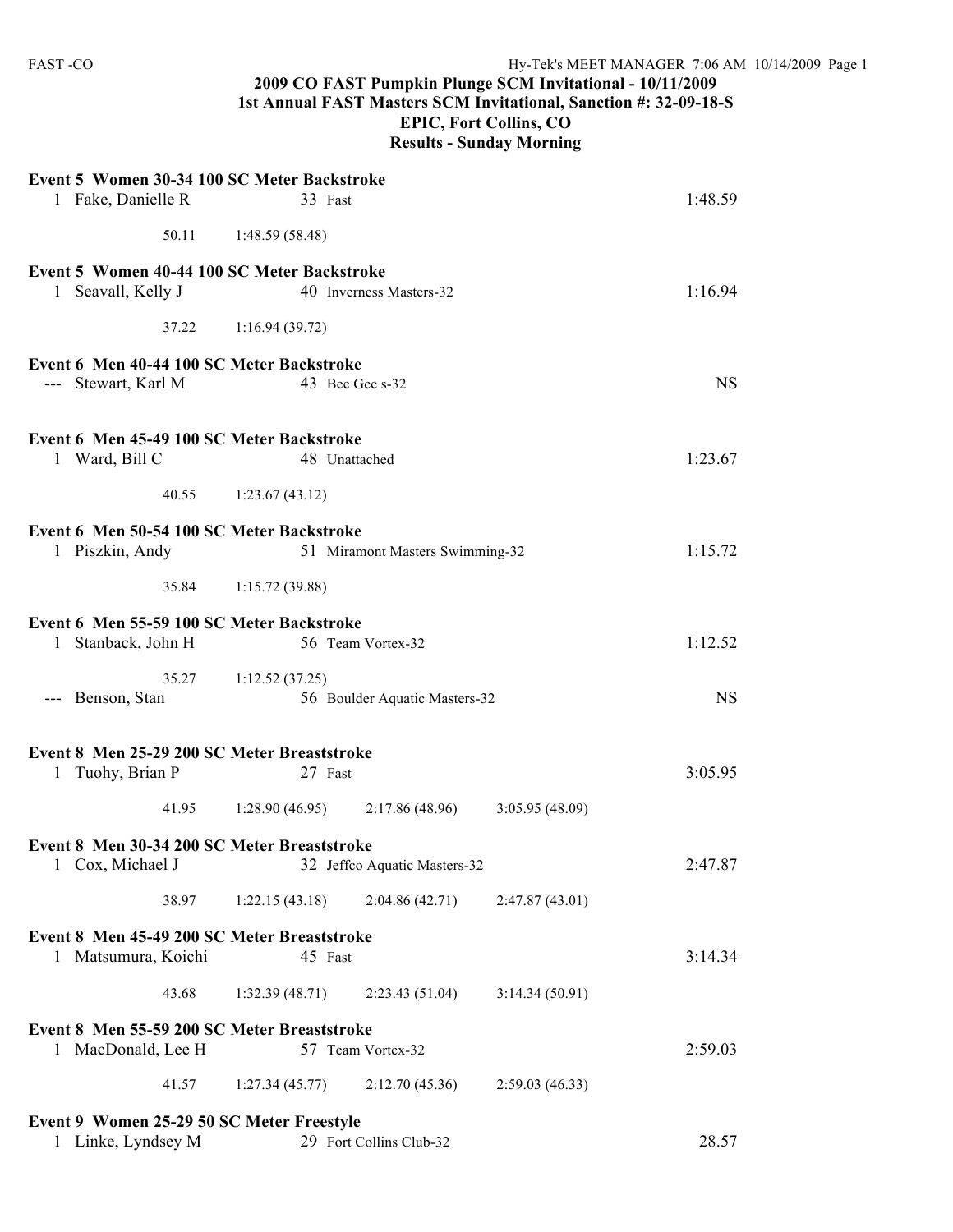#### **2009 CO FAST Pumpkin Plunge SCM Invitational - 10/11/2009 1st Annual FAST Masters SCM Invitational, Sanction #: 32-09-18-S EPIC, Fort Collins, CO**

|                                           | <b>Results - Sunday Morning</b>    |           |
|-------------------------------------------|------------------------------------|-----------|
| Event 9 Women 30-34 50 SC Meter Freestyle |                                    |           |
| 1 Raymond, Katie A                        | 31 Fast                            | 29.99     |
| 2 Fake, Danielle R                        | 33 Fast                            | 41.35     |
| Event 9 Women 40-44 50 SC Meter Freestyle |                                    |           |
| 1 Von Der Lippe, Susan G                  | 44 Loveland Masters Swimming-32    | 27.69     |
| Hagadorn, Heather<br>2                    | 44 University of Denver Masters-32 | 31.22     |
| Richardson, Kim G<br>3                    | 41 Fort Collins Club-32            | 31.23     |
| 4 Keaten, Heather L                       | 40 Fort Collins Club-32            | 33.85     |
| Event 9 Women 45-49 50 SC Meter Freestyle |                                    |           |
| 1 Cotton, Victoria                        | 48 Fast                            | 40.79     |
| --- Crouch, Kim H                         | 48 Rally Sport-32                  | <b>NS</b> |
| Event 9 Women 55-59 50 SC Meter Freestyle |                                    |           |
| 1 Rosener, Karen K                        | 55 Fort Collins Club-32            | 32.38     |
| Event 9 Women 60-64 50 SC Meter Freestyle |                                    |           |
| 1 Young, Lydia L                          | 61 Foothills Masters Swim Team-32  | 38.37     |
| Event 10 Men 18-24 50 SC Meter Freestyle  |                                    |           |
| Svendsen, Tyler<br>1                      | 21 Fort Collins Club-32            | 24.09     |
| Event 10 Men 25-29 50 SC Meter Freestyle  |                                    |           |
| 1 Troxel, William A                       | 25 Fast                            | 29.12     |
| Tuohy, Brian P<br>2                       | 27 Fast                            | 32.19     |
| Event 10 Men 30-34 50 SC Meter Freestyle  |                                    |           |
| Hancock, Wade R<br>1                      | 31 Fast                            | 26.85     |
| Smith, Reuben G<br>2                      | 31 Fast                            | 30.75     |
| Foster, Jared<br>$---$                    | 33 Thornton Masters-32             | <b>NS</b> |
| Event 10 Men 35-39 50 SC Meter Freestyle  |                                    |           |
| 1 Haag, Bret A                            | 38 Miramont Masters Swimming-32    | 29.08     |
| Event 10 Men 40-44 50 SC Meter Freestyle  |                                    |           |
| Elder, John<br>$\mathbf{1}$               | 44 Miramont Masters Swimming-32    | 27.25     |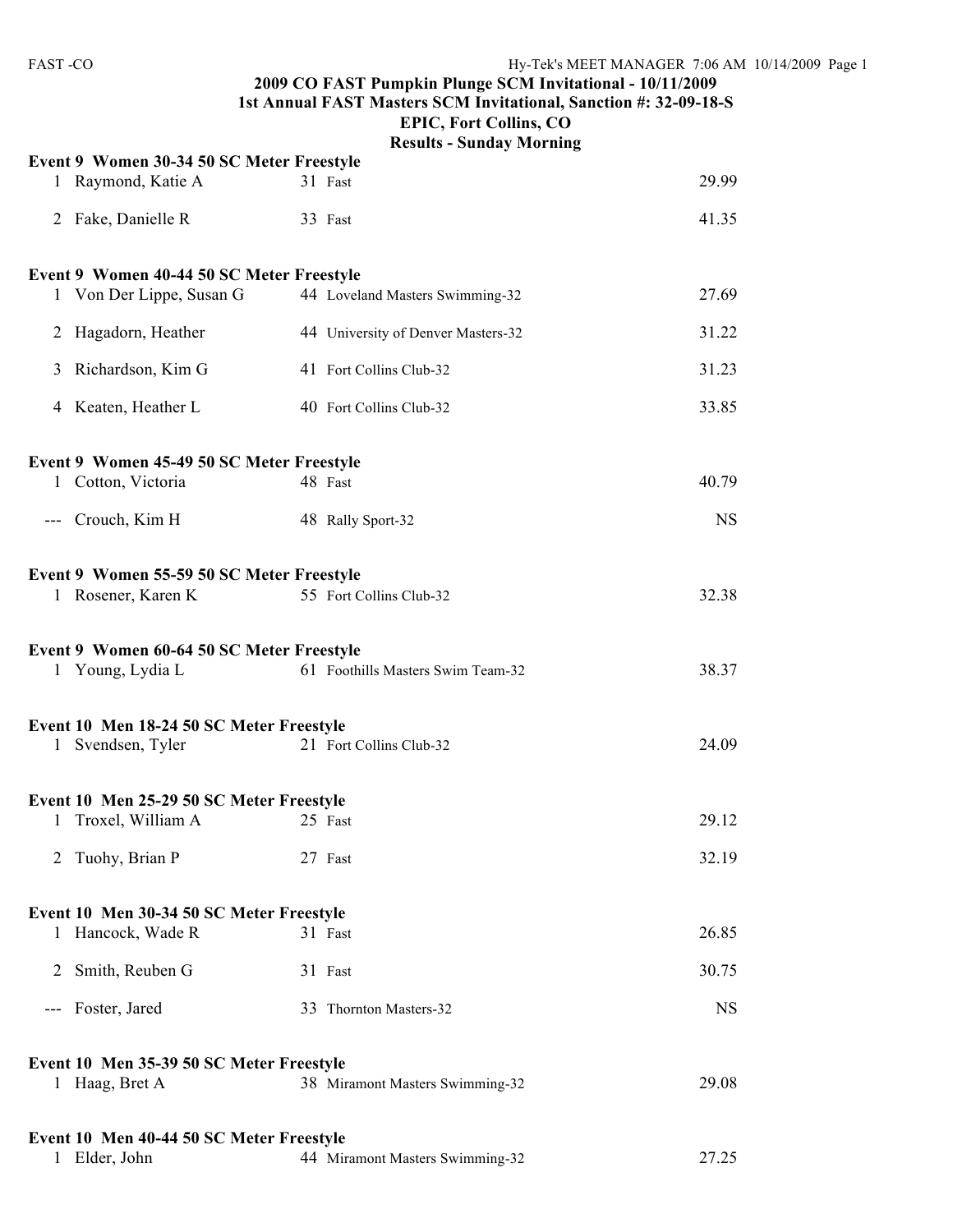| <b>FAST-CO</b>                                                            |                           |                                   | 2009 CO FAST Pumpkin Plunge SCM Invitational - 10/11/2009<br>1st Annual FAST Masters SCM Invitational, Sanction #: 32-09-18-S<br><b>EPIC, Fort Collins, CO</b> | Hy-Tek's MEET MANAGER 7:06 AM 10/14/2009 Page 1 |  |
|---------------------------------------------------------------------------|---------------------------|-----------------------------------|----------------------------------------------------------------------------------------------------------------------------------------------------------------|-------------------------------------------------|--|
|                                                                           |                           |                                   | <b>Results - Sunday Morning</b>                                                                                                                                |                                                 |  |
| 2 Cruz, Eduardo                                                           |                           | 40 Thornton Masters-32            |                                                                                                                                                                | 30.43                                           |  |
| 3 Holter, Lance J                                                         | 43 Fast                   |                                   |                                                                                                                                                                | 33.64                                           |  |
| Event 10 Men 45-49 50 SC Meter Freestyle<br>1 Roush, Stephen P            |                           | 47 Windsor (W3c) Masters Swim-32  |                                                                                                                                                                | 29.29                                           |  |
|                                                                           |                           |                                   |                                                                                                                                                                |                                                 |  |
| (Event 10 Men 45-49 50 SC Meter Freestyle)<br>2 Dauksher, Walter          | 45 Fast                   |                                   |                                                                                                                                                                | 31.26                                           |  |
| 3 Bell, Mark A                                                            |                           | 47 Miramont Masters Swimming-32   |                                                                                                                                                                | 34.13                                           |  |
| Event 10 Men 50-54 50 SC Meter Freestyle                                  |                           |                                   |                                                                                                                                                                |                                                 |  |
| 1 Piszkin, Andy                                                           |                           | 51 Miramont Masters Swimming-32   |                                                                                                                                                                | 27.18                                           |  |
| Event 10 Men 55-59 50 SC Meter Freestyle                                  |                           |                                   |                                                                                                                                                                |                                                 |  |
| 1 Streicher, Pete P                                                       |                           | 59 Miramont Masters Swimming-32   |                                                                                                                                                                | 32.27                                           |  |
| Event 10 Men 65-69 50 SC Meter Freestyle                                  |                           |                                   |                                                                                                                                                                |                                                 |  |
| --- Burgess, Thom                                                         |                           | 67 Colorado Masters Swimming-32   |                                                                                                                                                                | <b>NS</b>                                       |  |
| Event 12 Men 18-24 100 SC Meter Butterfly<br>--- Svendsen, Tyler          |                           | 21 Fort Collins Club-32           |                                                                                                                                                                | DQ                                              |  |
| 29.36                                                                     | DQ (34.02)                |                                   |                                                                                                                                                                |                                                 |  |
| Event 12 Men 45-49 100 SC Meter Butterfly                                 |                           |                                   |                                                                                                                                                                |                                                 |  |
| 1 Bell, Mark A                                                            |                           | 47 Miramont Masters Swimming-32   |                                                                                                                                                                | 1:32.19                                         |  |
| 41.32                                                                     | 1:32.19(50.87)            |                                   |                                                                                                                                                                |                                                 |  |
| Event 14 Men 55-59 200 SC Meter Backstroke<br>1 Stanback, John H          |                           | 56 Team Vortex-32                 |                                                                                                                                                                | 2:35.34                                         |  |
| 37.56                                                                     | 1:17.13(39.57)            | 1:56.64(39.51)                    | 2:35.34(38.70)                                                                                                                                                 |                                                 |  |
| Event 15 Women 60-64 200 SC Meter IM<br>1 Young, Lydia L                  |                           | 61 Foothills Masters Swim Team-32 |                                                                                                                                                                | 3:39.10                                         |  |
| 54.73                                                                     | 1:49.21(54.48)            | 2:48.88(59.67)                    | 3:39.10(50.22)                                                                                                                                                 |                                                 |  |
| Event 16 Men 45-49 200 SC Meter IM<br>1 Magouirk, Jeffrey K               | 48 Bee Gee s-32           |                                   |                                                                                                                                                                | 3:05.03                                         |  |
|                                                                           |                           |                                   |                                                                                                                                                                |                                                 |  |
| 41.34<br>Matsumura, Koichi<br>2                                           | 1:30.80(49.46)<br>45 Fast | 2:26.29(55.49)                    | 3:05.03(38.74)                                                                                                                                                 | 3:06.05                                         |  |
| 40.20                                                                     | 1:30.30(50.10)            | 2:21.88(51.58)                    | 3:06.05(44.17)                                                                                                                                                 |                                                 |  |
| Event 17 Women 40-44 50 SC Meter Breaststroke<br>1 Von Der Lippe, Susan G |                           | 44 Loveland Masters Swimming-32   |                                                                                                                                                                | 32.97                                           |  |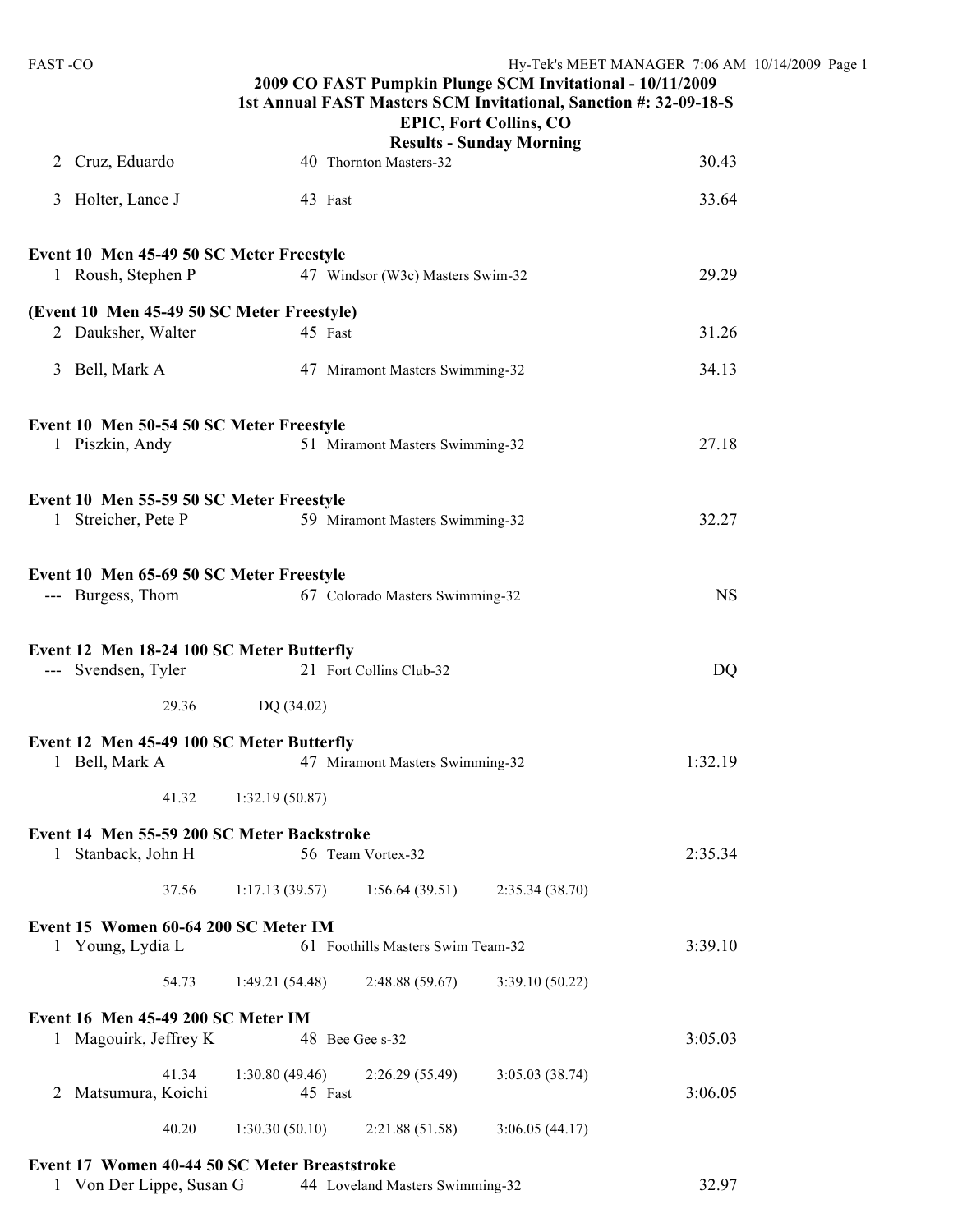|                                               | пте, того социля се<br><b>Results - Sunday Morning</b> |           |
|-----------------------------------------------|--------------------------------------------------------|-----------|
| 2 Seavall, Kelly J                            | 40 Inverness Masters-32                                | 40.02     |
| 3 White, LeighAnn                             | 40 Thornton Masters-32                                 | 53.03     |
| Event 17 Women 45-49 50 SC Meter Breaststroke |                                                        |           |
| 1 Cotton, Victoria                            | 48 Fast                                                | 51.54     |
| --- Crouch, Kim H                             | 48 Rally Sport-32                                      | <b>NS</b> |
| Event 17 Women 55-59 50 SC Meter Breaststroke |                                                        |           |
| 1 Rosener, Karen K                            | 55 Fort Collins Club-32                                | 44.07     |
| Event 18 Men 25-29 50 SC Meter Breaststroke   |                                                        |           |
| 1 Tuohy, Brian P                              | 27 Fast                                                | 37.19     |
| Event 18 Men 35-39 50 SC Meter Breaststroke   |                                                        |           |
| 1 Haag, Bret A                                | 38 Miramont Masters Swimming-32                        | 39.38     |
| Event 18 Men 40-44 50 SC Meter Breaststroke   |                                                        |           |
| 1 Cruz, Eduardo                               | 40 Thornton Masters-32                                 | 41.15     |
| Event 18 Men 45-49 50 SC Meter Breaststroke   |                                                        |           |
| 1 Roush, Stephen P                            | 47 Windsor (W3c) Masters Swim-32                       | 40.13     |
| Event 18 Men 55-59 50 SC Meter Breaststroke   |                                                        |           |
|                                               | 1 MacDonald, Lee H 57 Team Vortex-32                   | 37.11     |
| Event 18 Men 65-69 50 SC Meter Breaststroke   |                                                        |           |
| --- Burgess, Thom                             | 67 Colorado Masters Swimming-32                        | <b>NS</b> |

### **2009 CO FAST Pumpkin Plunge SCM Invitational - 10/11/2009 1st Annual FAST Masters SCM Invitational, Sanction #: 32-09-18-S EPIC, Fort Collins, CO Sunday Morning**

|   | Event 17 Women 55-59 50 SC Meter Breaststroke                      |                                            |           |
|---|--------------------------------------------------------------------|--------------------------------------------|-----------|
|   |                                                                    | 1 Rosener, Karen K 55 Fort Collins Club-32 | 44.07     |
|   | Event 18 Men 25-29 50 SC Meter Breaststroke                        |                                            |           |
|   | 1 Tuohy, Brian P                                                   | 27 Fast                                    | 37.19     |
|   | Event 18 Men 35-39 50 SC Meter Breaststroke                        |                                            |           |
|   | 1 Haag, Bret A                                                     | 38 Miramont Masters Swimming-32            | 39.38     |
|   | Event 18 Men 40-44 50 SC Meter Breaststroke                        |                                            |           |
|   | 1 Cruz, Eduardo                                                    | 40 Thornton Masters-32                     | 41.15     |
|   | Event 18 Men 45-49 50 SC Meter Breaststroke                        |                                            |           |
|   | 1 Roush, Stephen P                                                 | 47 Windsor (W3c) Masters Swim-32           | 40.13     |
|   | Event 18 Men 55-59 50 SC Meter Breaststroke                        |                                            |           |
|   | 1 MacDonald, Lee H                                                 | 57 Team Vortex-32                          | 37.11     |
|   | Event 18 Men 65-69 50 SC Meter Breaststroke                        |                                            |           |
|   | --- Burgess, Thom                                                  | 67 Colorado Masters Swimming-32            | <b>NS</b> |
|   | Event 19 Women 30-34 100 SC Meter Freestyle                        |                                            |           |
|   | 1 Raymond, Katie A                                                 | 31 Fast                                    | 1:05.41   |
|   | 31.43 1:05.41 (33.98)                                              |                                            |           |
|   | Event 19 Women 40-44 100 SC Meter Freestyle<br>1 Richardson, Kim G | 41 Fort Collins Club-32                    | 1:08.43   |
|   | 32.99                                                              | 1:08.43(35.44)                             |           |
| 2 | Hagadorn, Heather                                                  | 44 University of Denver Masters-32         | 1:09.88   |
| 3 | 33.99<br>Keaten, Heather L                                         | 1:09.88(35.89)<br>40 Fort Collins Club-32  | 1:12.89   |
|   | 35.56                                                              | 1:12.89(37.33)                             |           |

4 White, LeighAnn 40 Thornton Masters-32 1:21.02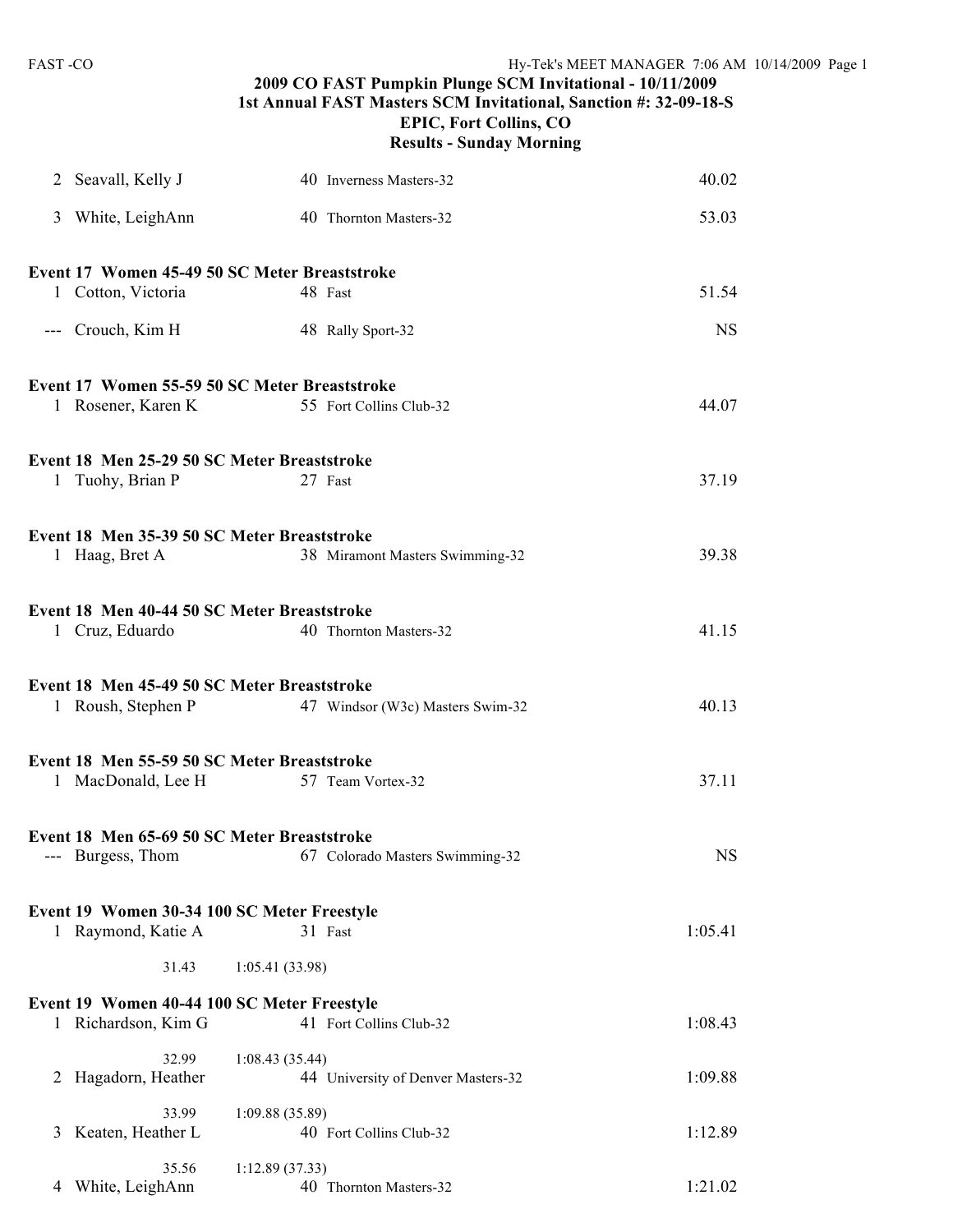#### **2009 CO FAST Pumpkin Plunge SCM Invitational - 10/11/2009 1st Annual FAST Masters SCM Invitational, Sanction #: 32-09-18-S EPIC, Fort Collins, CO Results - Sunday Morning**

39.41 1:21.02 (41.61) **Event 19 Women 45-49 100 SC Meter Freestyle** --- Crouch, Kim H 48 Rally Sport-32 NS **Event 19 Women 55-59 100 SC Meter Freestyle**<br>--- Rosener, Karen K 55 Fort Collins Club-32 --- Rosener, Karen K 55 Fort Collins Club-32 NS **Event 19 Women 60-64 100 SC Meter Freestyle** 1 Young, Lydia L 61 Foothills Masters Swim Team-32 1:30.84 44.26 1:30.84 (46.58) **Event 20 Men 18-24 100 SC Meter Freestyle** 1 Svendsen, Tyler 21 Fort Collins Club-32 55.94 27.55 55.94 (28.39) **Event 20 Men 25-29 100 SC Meter Freestyle** 1 Troxel, William A 25 Fast 1:08.57 31.95 1:08.57 (36.62) **Event 20 Men 30-34 100 SC Meter Freestyle** 1 Hancock, Wade R 31 Fast 1:01.48 29.48 1:01.48 (32.00) 2 Smith, Reuben G 31 Fast 1:11.92 35.10 1:11.92 (36.82) --- Foster, Jared 33 Thornton Masters-32 NS **Event 20 Men 35-39 100 SC Meter Freestyle** 1 Haag, Bret A 38 Miramont Masters Swimming-32 1:05.81 30.80 1:05.81 (35.01) **Event 20 Men 40-44 100 SC Meter Freestyle** 1 Elder, John 44 Miramont Masters Swimming-32 1:01.51 29.19 1:01.51 (32.32) 2 Holter, Lance J 43 Fast 1:15.04 36.39 1:15.04 (38.65) **(Event 20 Men 40-44 100 SC Meter Freestyle)** --- Stewart, Karl M 43 Bee Gee s-32 NS

#### **Event 20 Men 45-49 100 SC Meter Freestyle**

| Ward, Bill C | 48 Unattached | 1:06.67 |
|--------------|---------------|---------|
|              |               |         |

31.83 1:06.67 (34.84)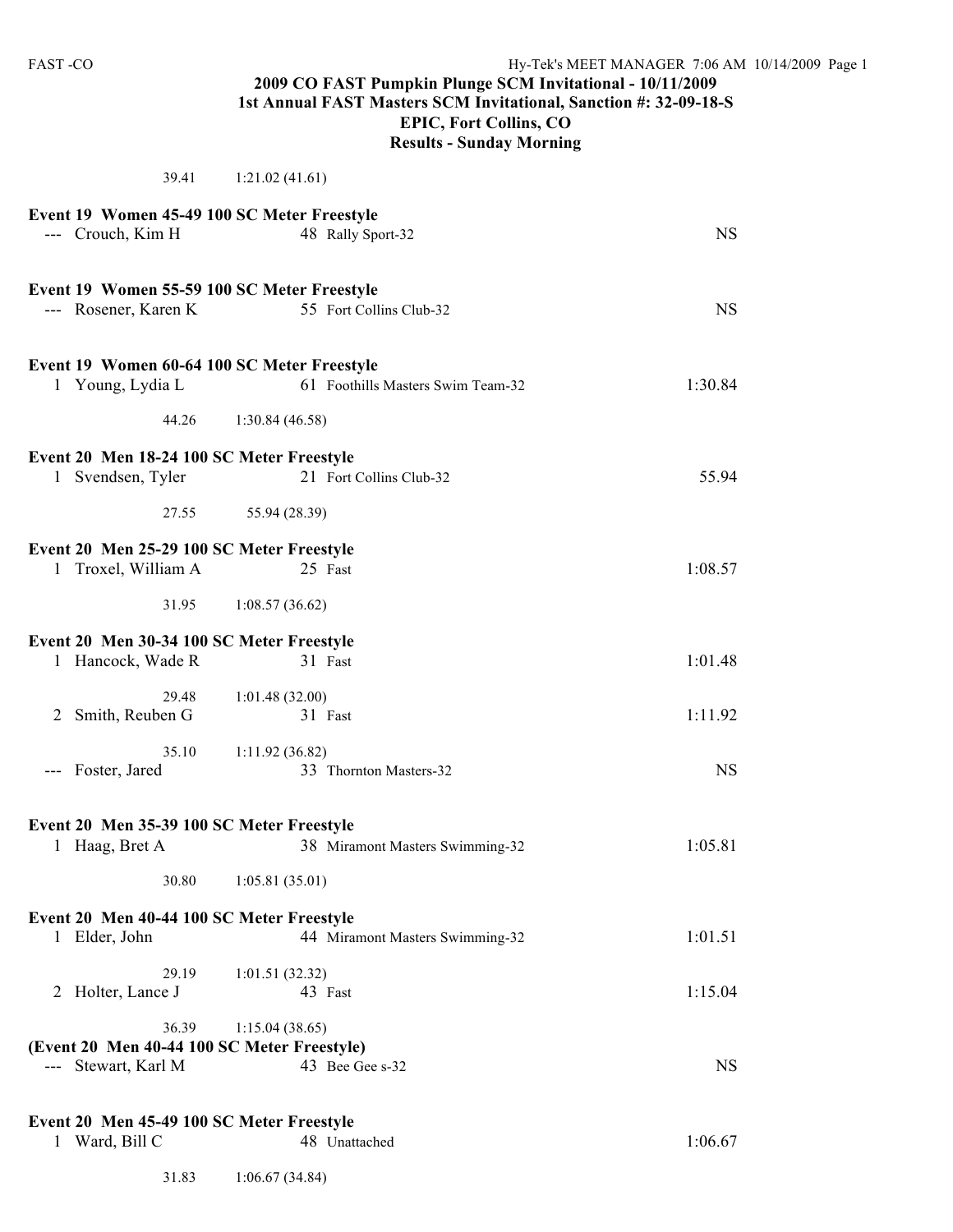## **2009 CO FAST Pumpkin Plunge SCM Invitational - 10/11/2009 1st Annual FAST Masters SCM Invitational, Sanction #: 32-09-18-S**

#### **EPIC, Fort Collins, CO Results - Sunday Morning**

|   | 2 Dauksher, Walter                                               | 45 Fast                                                                | 1:08.82   |
|---|------------------------------------------------------------------|------------------------------------------------------------------------|-----------|
| 3 | 33.91<br>Magouirk, Jeffrey K                                     | 1:08.82(34.91)<br>48 Bee Gee s-32                                      | 1:09.54   |
|   | 34.14<br>4 Bell, Mark A                                          | 1:09.54(35.40)<br>47 Miramont Masters Swimming-32                      | 1:16.61   |
|   | 36.58<br>5 Matsumura, Koichi                                     | 1:16.61(40.03)<br>45 Fast                                              | 1:21.02   |
|   | 38.53                                                            | 1:21.02(42.49)                                                         |           |
|   | Event 20 Men 55-59 100 SC Meter Freestyle<br>1 Streicher, Pete P | 59 Miramont Masters Swimming-32                                        | 1:14.07   |
|   | 35.55<br>--- Benson, Stan                                        | 1:14.07(38.52)<br>56 Boulder Aquatic Masters-32                        | <b>NS</b> |
|   | Event 22 Men 30-34 200 SC Meter Butterfly<br>1 Cox, Michael J    | 32 Jeffco Aquatic Masters-32                                           | 2:29.90   |
|   | 33.83                                                            | 1:12.28(38.45)<br>2:29.90(38.17)<br>1:51.73(39.45)                     |           |
|   | 1 Linke, Lyndsey M                                               | Event 23 Women 25-29 50 SC Meter Backstroke<br>29 Fort Collins Club-32 | 33.68     |
|   | 1 Fake, Danielle R                                               | Event 23 Women 30-34 50 SC Meter Backstroke<br>33 Fast                 | 46.42     |
|   | 1 Seavall, Kelly J                                               | Event 23 Women 40-44 50 SC Meter Backstroke<br>40 Inverness Masters-32 | 35.24     |
|   | Event 24 Men 30-34 50 SC Meter Backstroke<br>--- Foster, Jared   | 33 Thornton Masters-32                                                 | <b>NS</b> |
|   | Event 24 Men 40-44 50 SC Meter Backstroke<br>1 Elder, John       | 44 Miramont Masters Swimming-32                                        | 34.65     |
|   | 2 Cruz, Eduardo                                                  | 40 Thornton Masters-32                                                 | 41.17     |
|   | --- Stewart, Karl M                                              | 43 Bee Gee s-32                                                        | <b>NS</b> |
|   | Event 24 Men 50-54 50 SC Meter Backstroke<br>1 Piszkin, Andy     | 51 Miramont Masters Swimming-32                                        | 34.37     |
|   | Event 24 Men 55-59 50 SC Meter Backstroke<br>Stanback, John H    | 56 Team Vortex-32                                                      | 33.49     |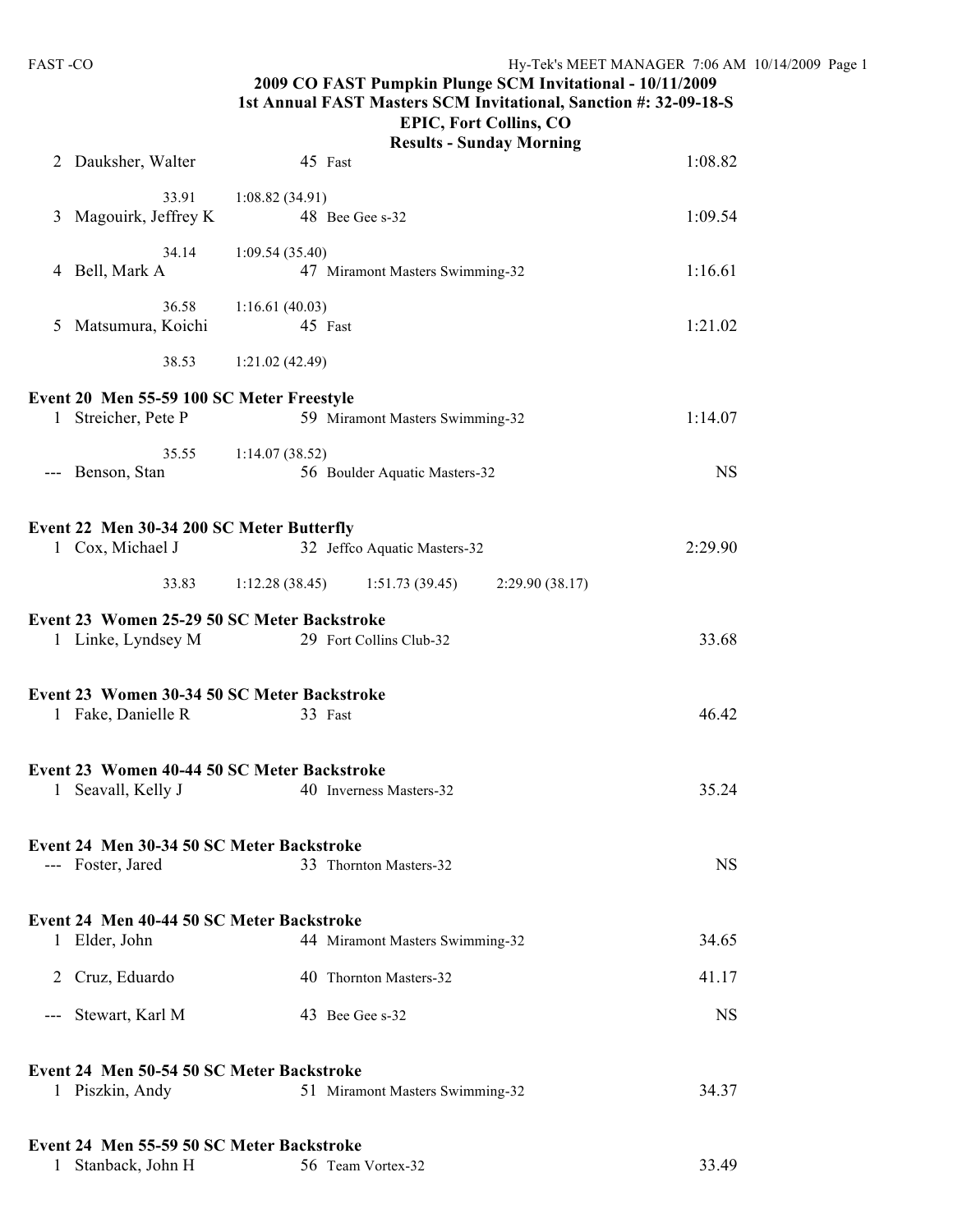| <b>FAST-CO</b>                                                             | Hy-Tek's MEET MANAGER 7:06 AM 10/14/2009 Page 1<br>2009 CO FAST Pumpkin Plunge SCM Invitational - 10/11/2009<br>1st Annual FAST Masters SCM Invitational, Sanction #: 32-09-18-S<br><b>EPIC, Fort Collins, CO</b><br><b>Results - Sunday Morning</b> |           |  |  |  |
|----------------------------------------------------------------------------|------------------------------------------------------------------------------------------------------------------------------------------------------------------------------------------------------------------------------------------------------|-----------|--|--|--|
| --- Benson, Stan                                                           | 56 Boulder Aquatic Masters-32                                                                                                                                                                                                                        | <b>NS</b> |  |  |  |
| Event 25 Women 40-44 100 SC Meter Breaststroke<br>1 Von Der Lippe, Susan G | 44 Loveland Masters Swimming-32                                                                                                                                                                                                                      | 1:11.15   |  |  |  |
| 34.15                                                                      | 1:11.15(37.00)                                                                                                                                                                                                                                       |           |  |  |  |
| Event 25 Women 45-49 100 SC Meter Breaststroke<br>1 Cotton, Victoria       | 48 Fast                                                                                                                                                                                                                                              | 1:51.56   |  |  |  |
| 52.37<br>Crouch, Kim H<br>$\qquad \qquad - -$                              | 1:51.56(59.19)<br>48 Rally Sport-32                                                                                                                                                                                                                  | <b>NS</b> |  |  |  |
| Event 25 Women 60-64 100 SC Meter Breaststroke<br>1 Young, Lydia L         | 61 Foothills Masters Swim Team-32                                                                                                                                                                                                                    | 1:51.09   |  |  |  |
| 53.92                                                                      | 1:51.09(57.17)                                                                                                                                                                                                                                       |           |  |  |  |
| Event 26 Men 25-29 100 SC Meter Breaststroke<br>1 Tuohy, Brian P           | 27 Fast                                                                                                                                                                                                                                              | 1:27.03   |  |  |  |
| 42.04                                                                      | 1:27.03(44.99)                                                                                                                                                                                                                                       |           |  |  |  |
| Event 26 Men 40-44 100 SC Meter Breaststroke<br>1 Holter, Lance J          | 43 Fast                                                                                                                                                                                                                                              | 1:36.58   |  |  |  |
| 46.07                                                                      | 1:36.58(50.51)                                                                                                                                                                                                                                       |           |  |  |  |
| Event 26 Men 45-49 100 SC Meter Breaststroke<br>1 Matsumura, Koichi        | 45 Fast                                                                                                                                                                                                                                              | 1:34.38   |  |  |  |
| 46.46                                                                      | 1:34.38(47.92)                                                                                                                                                                                                                                       |           |  |  |  |
| Event 26 Men 55-59 100 SC Meter Breaststroke<br>--- MacDonald, Lee H       | 57 Team Vortex-32                                                                                                                                                                                                                                    | <b>NS</b> |  |  |  |
| Event 26 Men 65-69 100 SC Meter Breaststroke<br>--- Burgess, Thom          | 67 Colorado Masters Swimming-32                                                                                                                                                                                                                      | <b>NS</b> |  |  |  |
| Event 27 Women 30-34 200 SC Meter Freestyle<br>1 Raymond, Katie A          | 31 Fast                                                                                                                                                                                                                                              | 2:28.83   |  |  |  |
| 32.33                                                                      | 1:08.88(36.55)<br>1:48.59(39.71)<br>2:28.83(40.24)                                                                                                                                                                                                   |           |  |  |  |
| Event 27 Women 40-44 200 SC Meter Freestyle<br>1 Richardson, Kim G         | 41 Fort Collins Club-32                                                                                                                                                                                                                              | 2:27.79   |  |  |  |
| 35.06<br>Hagadorn, Heather<br>2                                            | 1:12.89(37.83)<br>1:50.65(37.76)<br>2:27.79(37.14)<br>44 University of Denver Masters-32                                                                                                                                                             | 2:32.07   |  |  |  |
| 35.81<br>Keaten, Heather L<br>3                                            | 1:53.08 (38.99)<br>1:14.09(38.28)<br>2:32.07 (38.99)<br>40 Fort Collins Club-32                                                                                                                                                                      | 2:41.09   |  |  |  |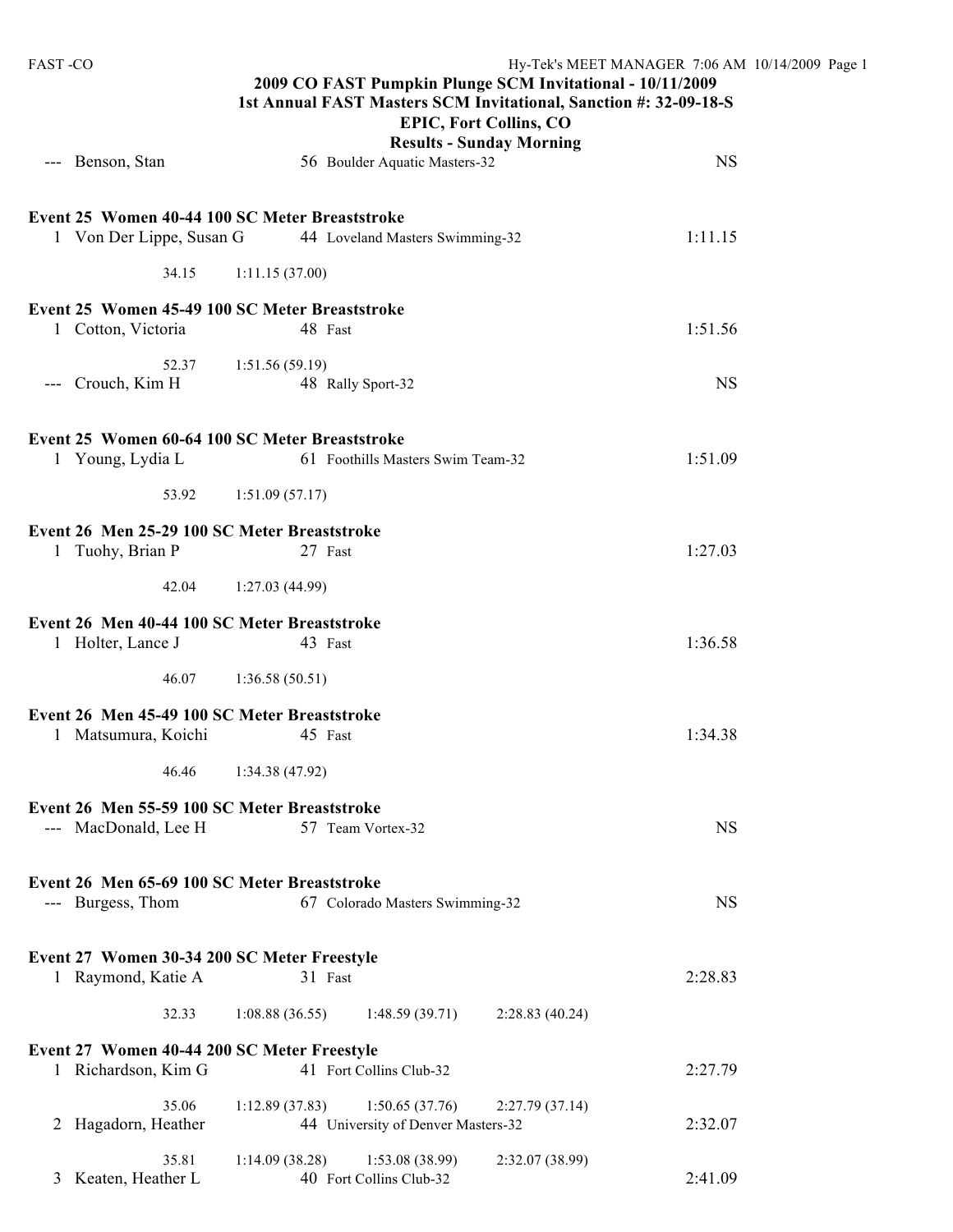| <b>FAST-CO</b>                                                   | Hy-Tek's MEET MANAGER 7:06 AM 10/14/2009 Page 1<br>2009 CO FAST Pumpkin Plunge SCM Invitational - 10/11/2009<br>1st Annual FAST Masters SCM Invitational, Sanction #: 32-09-18-S<br><b>EPIC, Fort Collins, CO</b><br><b>Results - Sunday Morning</b> |                                          |                 |           |  |
|------------------------------------------------------------------|------------------------------------------------------------------------------------------------------------------------------------------------------------------------------------------------------------------------------------------------------|------------------------------------------|-----------------|-----------|--|
| 36.53<br>4 White, LeighAnn                                       | 1:16.65(40.12)                                                                                                                                                                                                                                       | 1:58.75(42.10)<br>40 Thornton Masters-32 | 2:41.09(42.34)  | 2:55.85   |  |
| 40.13                                                            | 1:25.30(45.17)                                                                                                                                                                                                                                       | 2:11.37(46.07)                           | 2:55.85(44.48)  |           |  |
| Event 28 Men 18-24 200 SC Meter Freestyle<br>--- Svendsen, Tyler |                                                                                                                                                                                                                                                      | 21 Fort Collins Club-32                  |                 | <b>NS</b> |  |
| Event 28 Men 25-29 200 SC Meter Freestyle<br>1 Troxel, William A | 25 Fast                                                                                                                                                                                                                                              |                                          |                 | 2:44.26   |  |
| 35.03                                                            | 1:13.58(38.55)                                                                                                                                                                                                                                       | 1:57.83(44.25)                           | 2:44.26 (46.43) |           |  |
| Event 28 Men 30-34 200 SC Meter Freestyle<br>1 Cox, Michael J    |                                                                                                                                                                                                                                                      | 32 Jeffco Aquatic Masters-32             |                 | 2:16.26   |  |
| 32.26                                                            | 1:06.82(34.56)                                                                                                                                                                                                                                       | 1:42.01(35.19)                           | 2:16.26(34.25)  |           |  |
| Event 28 Men 45-49 200 SC Meter Freestyle<br>1 Roush, Stephen P  |                                                                                                                                                                                                                                                      | 47 Windsor (W3c) Masters Swim-32         |                 | 2:27.12   |  |
| 34.52<br>2 Magouirk, Jeffrey K                                   | 1:11.23(36.71)                                                                                                                                                                                                                                       | 1:49.58(38.35)<br>48 Bee Gee s-32        | 2:27.12(37.54)  | 2:37.83   |  |
| 35.46                                                            | 1:14.58(39.12)                                                                                                                                                                                                                                       | 1:56.44(41.86)                           | 2:37.83(41.39)  |           |  |
| Event 28 Men 50-54 200 SC Meter Freestyle<br>1 Piszkin, Andy     |                                                                                                                                                                                                                                                      | 51 Miramont Masters Swimming-32          |                 | 2:24.41   |  |
| 32.67                                                            | 1:09.95(37.28)                                                                                                                                                                                                                                       | 1:47.68(37.73)                           | 2:24.41(36.73)  |           |  |
| Event 28 Men 55-59 200 SC Meter Freestyle<br>1 Streicher, Pete P |                                                                                                                                                                                                                                                      | 59 Miramont Masters Swimming-32          |                 | 2:46.28   |  |
| 36.86                                                            | 1:17.97(41.11)                                                                                                                                                                                                                                       | 2:01.91(43.94)                           | 2:46.28(44.37)  |           |  |
| Event 29 Women 25-29 100 SC Meter IM<br>1 Linke, Lyndsey M       |                                                                                                                                                                                                                                                      | 29 Fort Collins Club-32                  |                 | 1:13.79   |  |
| 33.93                                                            | 1:13.79(39.86)                                                                                                                                                                                                                                       |                                          |                 |           |  |
| Event 29 Women 30-34 100 SC Meter IM<br>1 Fake, Danielle R       | 33 Fast                                                                                                                                                                                                                                              |                                          |                 | 1:44.98   |  |
| 49.56                                                            | 1:44.98(55.42)                                                                                                                                                                                                                                       |                                          |                 |           |  |
| Event 29 Women 40-44 100 SC Meter IM<br>1 Seavall, Kelly J       |                                                                                                                                                                                                                                                      | 40 Inverness Masters-32                  |                 | 1:14.77   |  |
| 34.37<br>2 Richardson, Kim G                                     | 1:14.77(40.40)                                                                                                                                                                                                                                       | 41 Fort Collins Club-32                  |                 | 1:24.06   |  |
| 38.62<br>3 White, LeighAnn                                       | 1:24.06(45.44)                                                                                                                                                                                                                                       | 40 Thornton Masters-32                   |                 | 1:33.15   |  |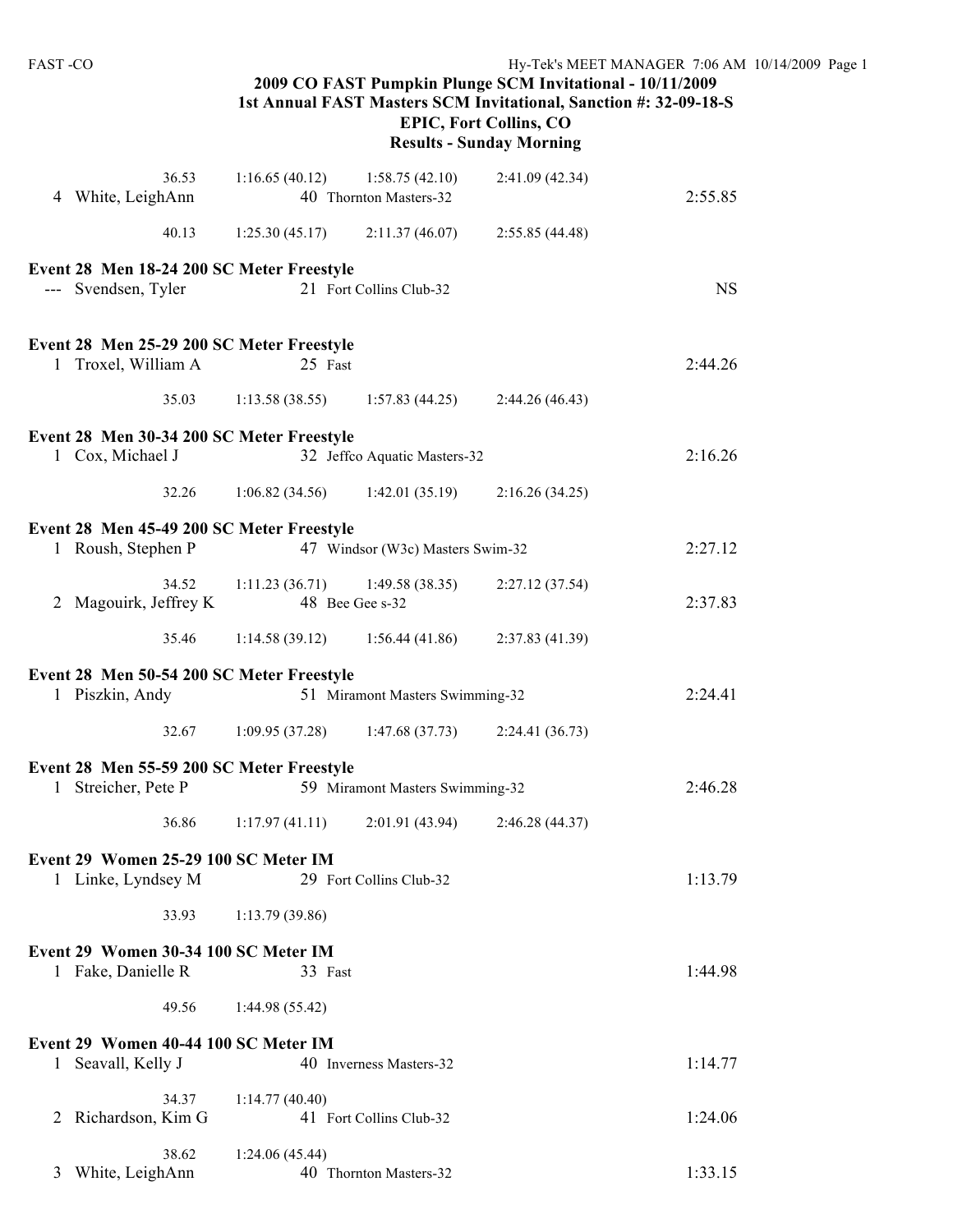| FAST-CO                                                    | Hy-Tek's MEET MANAGER 7:06 AM 10/14/2009 Page 1<br>2009 CO FAST Pumpkin Plunge SCM Invitational - 10/11/2009<br>1st Annual FAST Masters SCM Invitational, Sanction #: 32-09-18-S<br><b>EPIC, Fort Collins, CO</b> |           |  |  |
|------------------------------------------------------------|-------------------------------------------------------------------------------------------------------------------------------------------------------------------------------------------------------------------|-----------|--|--|
|                                                            | <b>Results - Sunday Morning</b>                                                                                                                                                                                   |           |  |  |
| 45.07<br>4 Keaten, Heather L                               | 1:33.15(48.08)<br>40 Fort Collins Club-32                                                                                                                                                                         | 1:33.17   |  |  |
| 45.25                                                      | 1:33.17(47.92)                                                                                                                                                                                                    |           |  |  |
| Event 29 Women 45-49 100 SC Meter IM<br>1 Cotton, Victoria | 48 Fast                                                                                                                                                                                                           | 1:54.19   |  |  |
| 57.17                                                      | 1:54.19(57.02)                                                                                                                                                                                                    |           |  |  |
|                                                            |                                                                                                                                                                                                                   |           |  |  |
| Event 29 Women 55-59 100 SC Meter IM<br>1 Rosener, Karen K | 55 Fort Collins Club-32                                                                                                                                                                                           | 1:25.03   |  |  |
| 40.95                                                      | 1:25.03(44.08)                                                                                                                                                                                                    |           |  |  |
| Event 30 Men 18-24 100 SC Meter IM                         |                                                                                                                                                                                                                   |           |  |  |
| 1 Svendsen, Tyler                                          | 21 Fort Collins Club-32                                                                                                                                                                                           | 1:05.65   |  |  |
| 30.74                                                      | 1:05.65(34.91)                                                                                                                                                                                                    |           |  |  |
| Event 30 Men 25-29 100 SC Meter IM<br>1 Troxel, William A  | 25 Fast                                                                                                                                                                                                           | 1:30.96   |  |  |
| 42.82                                                      | 1:30.96(48.14)                                                                                                                                                                                                    |           |  |  |
| Event 30 Men 30-34 100 SC Meter IM                         |                                                                                                                                                                                                                   |           |  |  |
| 1 Hancock, Wade R                                          | 31 Fast                                                                                                                                                                                                           | 1:12.44   |  |  |
| 34.22<br>Smith, Reuben G<br>2                              | 1:12.44(38.22)<br>31 Fast                                                                                                                                                                                         | 1:23.52   |  |  |
| 37.94                                                      | 1:23.52(45.58)                                                                                                                                                                                                    |           |  |  |
| Event 30 Men 35-39 100 SC Meter IM                         |                                                                                                                                                                                                                   |           |  |  |
| 1 Haag, Bret A                                             | 38 Miramont Masters Swimming-32                                                                                                                                                                                   | 1:15.85   |  |  |
| 35.76                                                      | 1:15.85(40.09)                                                                                                                                                                                                    |           |  |  |
| Event 30 Men 40-44 100 SC Meter IM                         |                                                                                                                                                                                                                   |           |  |  |
| 1 Elder, John                                              | 44 Miramont Masters Swimming-32                                                                                                                                                                                   | 1:15.81   |  |  |
| 35.46<br>Cruz, Eduardo<br>$\overline{2}$                   | 1:15.81(40.35)<br>40 Thornton Masters-32                                                                                                                                                                          | 1:19.10   |  |  |
| 37.54<br>Holter, Lance J<br>3                              | 1:19.10(41.56)<br>43 Fast                                                                                                                                                                                         | 1:32.50   |  |  |
| 44.81                                                      | 1:32.50(47.69)                                                                                                                                                                                                    |           |  |  |
| Stewart, Karl M<br>$---$                                   | 43 Bee Gee s-32                                                                                                                                                                                                   | <b>NS</b> |  |  |
| Event 30 Men 45-49 100 SC Meter IM                         |                                                                                                                                                                                                                   |           |  |  |
| 1 Dauksher, Walter                                         | 45 Fast                                                                                                                                                                                                           | 1:24.71   |  |  |
| 40.20<br>2 Matsumura, Koichi                               | 1:24.71(44.51)<br>45 Fast                                                                                                                                                                                         | 1:25.79   |  |  |